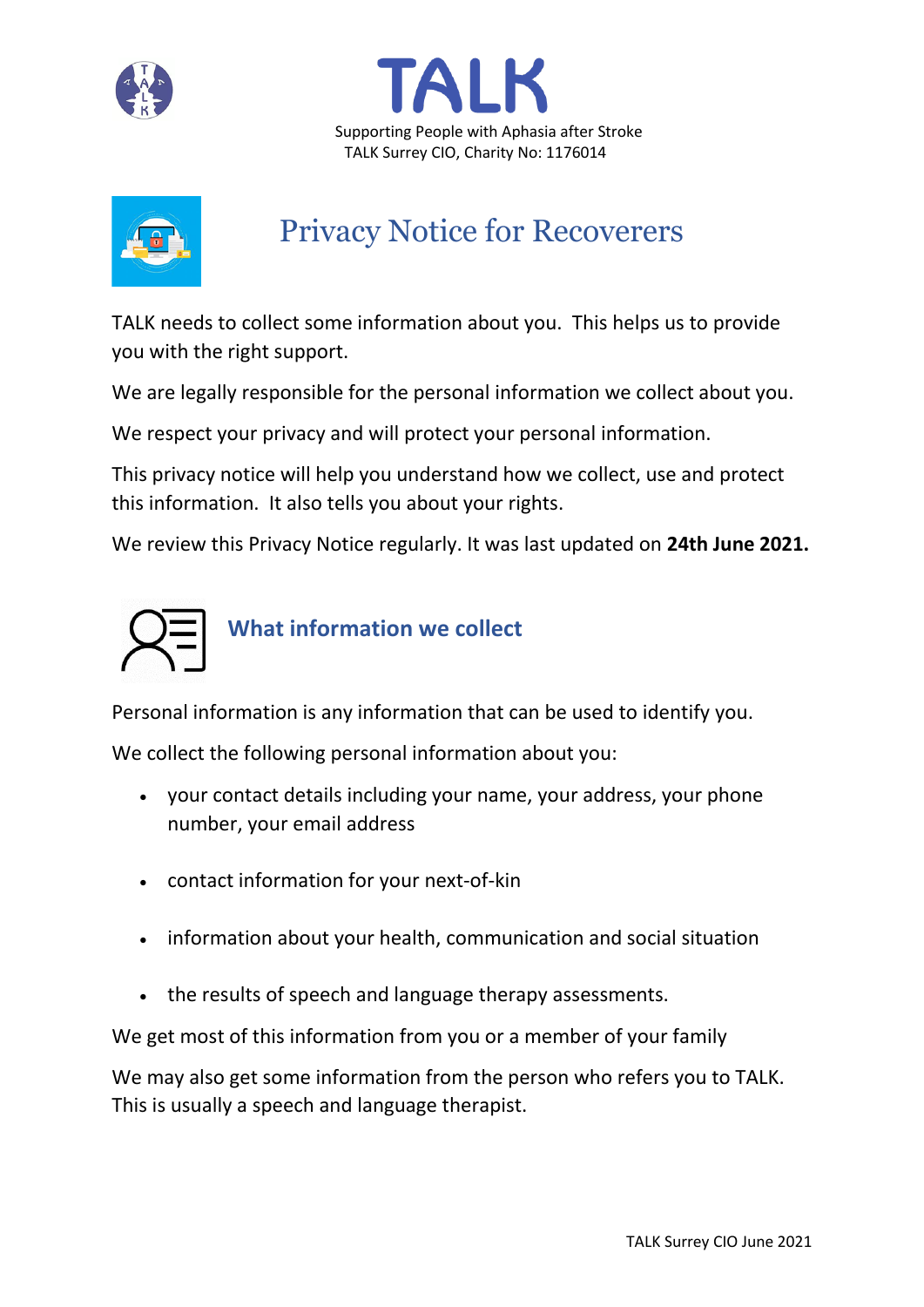

## **How we use the personal information**

We use your personal information for the following purposes:

- to register you as a service user
- to provide you with the right support
- to provide a safe and effective service.
- to contact you if we need to

Only staff and some volunteers of TALK can see your personal information. They need to see it to carry out their work.

We may share your information with your speech and language therapist. This will help us to give you the right support.



### **How we follow data protection laws**

We follow the General Data Protection Regulation (GDPR).

The lawful basis for processing your personal information is **Consent.** When you join TALK, you give us your consent for processing this information.

You can remove your consent at any time - contact Sharon Spurdle at **[info@talksurrey.org.uk](mailto:info@talksurrey.org.uk)** or on **07718 425953**

We ask for your health information to help us support you effectively. This meets the requirements of the Data Protection Act 2018 Schedule 1 Part 1 (2- 2d,f), and Part 2 (16-1, 2, 3, 4, 5, 6).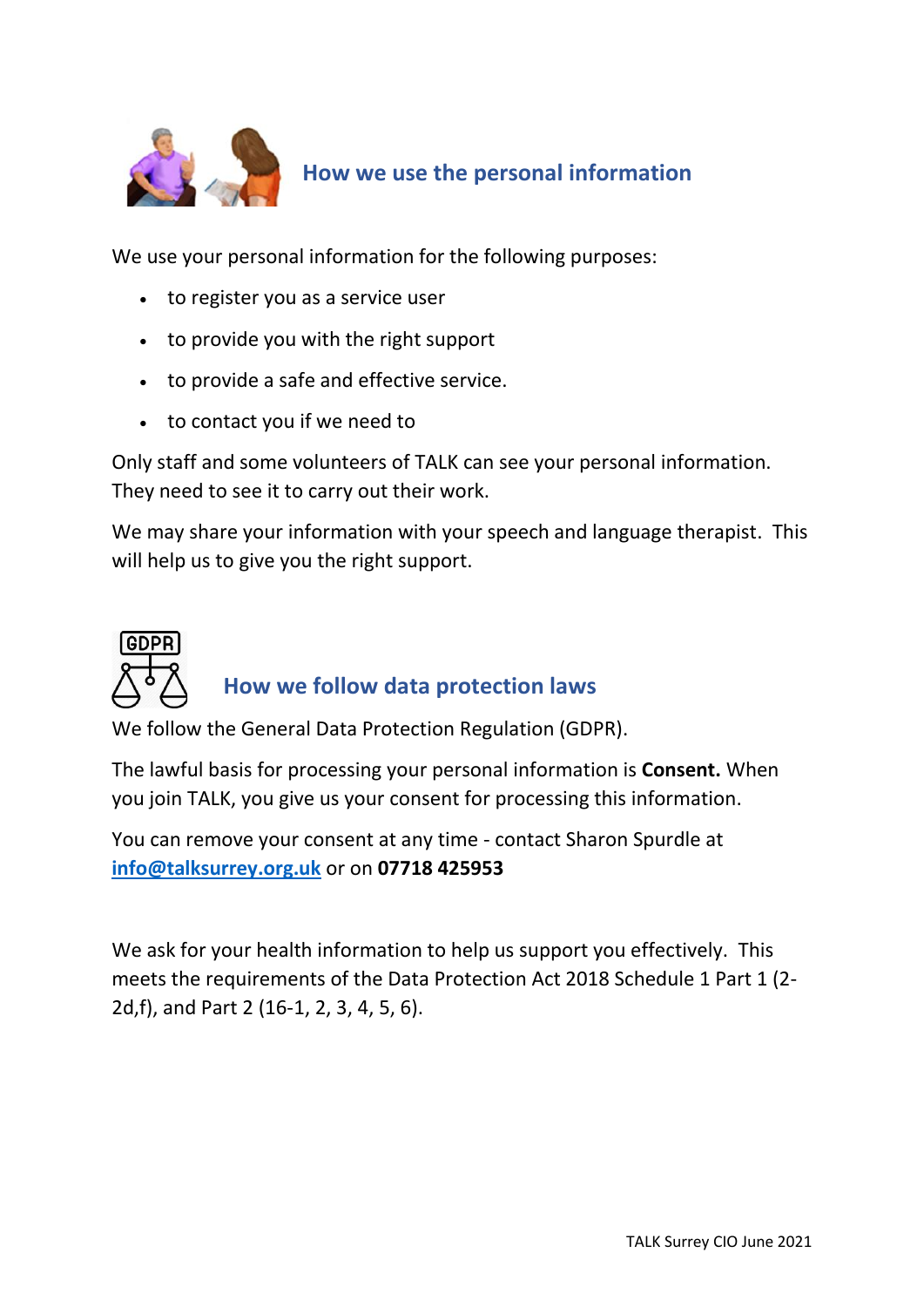

#### **How we store your personal information**

We store your information safely to stop it being lost, stolen or changed.

We store paper forms in a locked filing cabinet.

We store electronic information in password protected files.

We have procedures to deal with any data breach.



### **How we dispose of your personal information**

We keep your personal information for six months after you leave TALK.

We shred all paper-based information.

We delete all electronic information from all devices and cloud storage.



### **Your data protection rights**

Under data protection law, you have rights including:

- **Your right of access** You can ask us for copies of your personal information.
- **Your right to rectification** You can ask us to correct personal information you think is wrong.
- **Your right to erasure** You can ask us to get rid of your personal information.
- **Your right to restriction of processing** You can ask us not to process some of your personal information.
- **Your right to object to processing** You can object to us processing your personal information.
- **Your right to data portability** You can ask us to give your personal information to someone else.